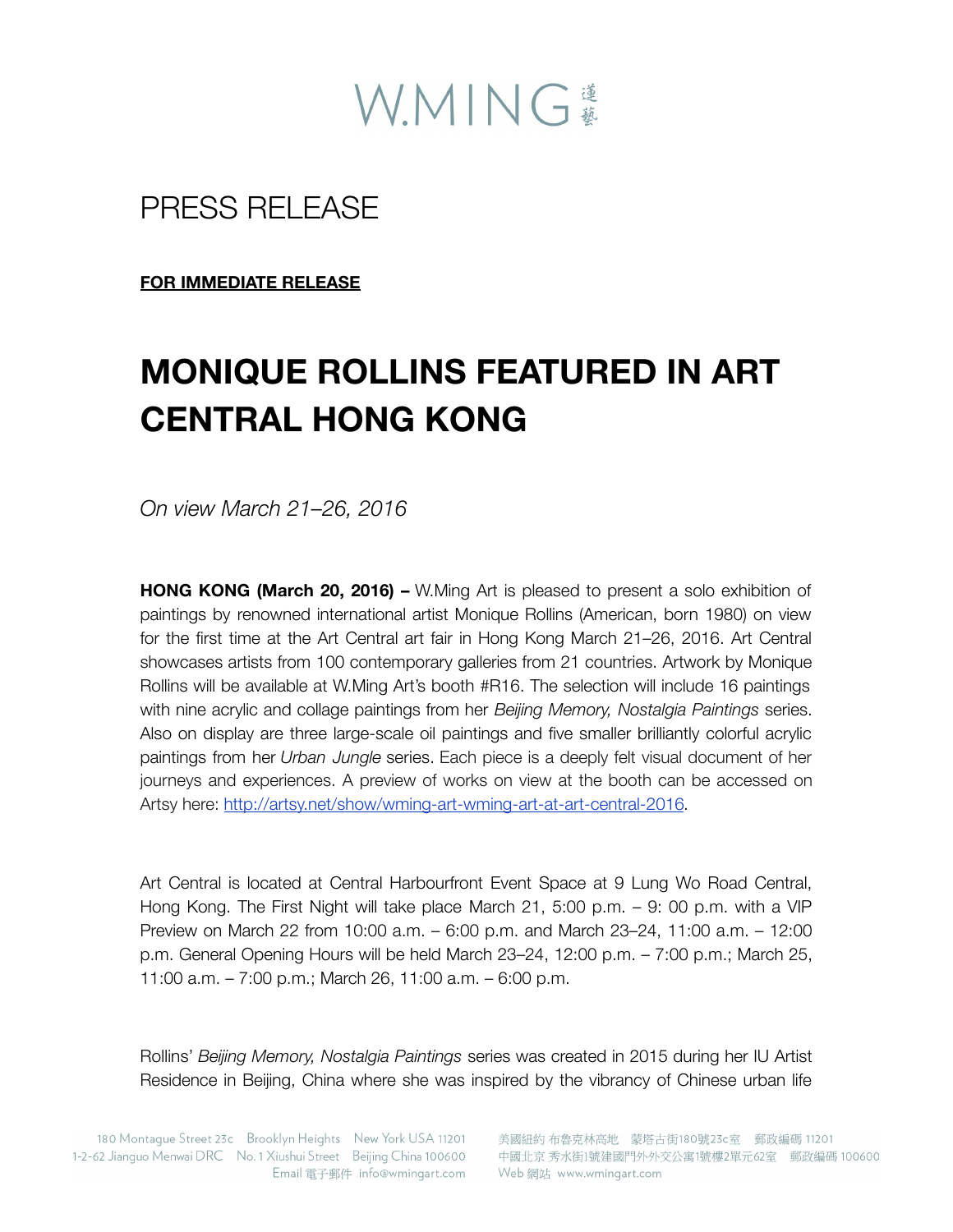

and created vivid acrylic and paper collage paintings. During her time in China, she delved into the cultural fabric of Beijing and its neighborhoods, imbibing Chinese artistic sensibilities and reinterpreting them through the lens of her own life. Rollins' large-scale oil paintings from her *Urban Jungle* series define her unique and well-known artistic style and are colorful interpretations of environments and ideas.

Rollins' work incorporates a number of mediums, including pencil, watercolor, pen and ink, and collages. She is influenced by Abstract Expressionism and the language of brushstrokes and emotional expression. Her brilliant color palette is often inspired by Venetian Renaissance painters of the  $16<sup>th</sup>$  century. She also finds inspiration in pigments, exotic products, and ideas of the far east during that period, along with the beauty of nature and the chaos of urban life. The relationships and mark-making between the layers in her collages and paintings are material representations of her thoughts and reflections.

#### **ABOUT MONIQUE ROLLINS**

Born to a Ukrainian American family in Wilmington, Delaware in 1980, Monique Rollins paints between Florence, Italy; the United States; and Beijing, China. Rollins received her bachelor of fine arts degree from Syracuse University in 2002 and completed dual master's degrees in painting and art history—specializing in Venetian Renaissance art—at Pratt Institute in 2005 and 2006.

She has participated in national and international exhibitions, including Beijing American Center in Beijing, China; Andre Zarre Gallery in New York City; Metroquadro Gallery in Rivoli, Italy; Emerge Art Fair in Washington, DC; and CONTEXT Art Miami during Art Basel Miami, FL. Her first career retrospective will be on view at the Taras Shevchenko National Museum in Kiev, Ukraine in April 2016. In May, her work will be presented by Metroquardo Gallery in CONTEXT New York Fair. Rollins is currently represented by Metroquadro Gallery in Torino, Italy and W.Ming Art in Asia.

### **ABOUT ART CENTRAL**

180 Montaque Street 23c Brooklyn Heights New York USA 11201 1-2-62 Jianguo Menwai DRC No. 1 Xiushui Street Beijing China 100600 Email 電子郵件 info@wmingart.com